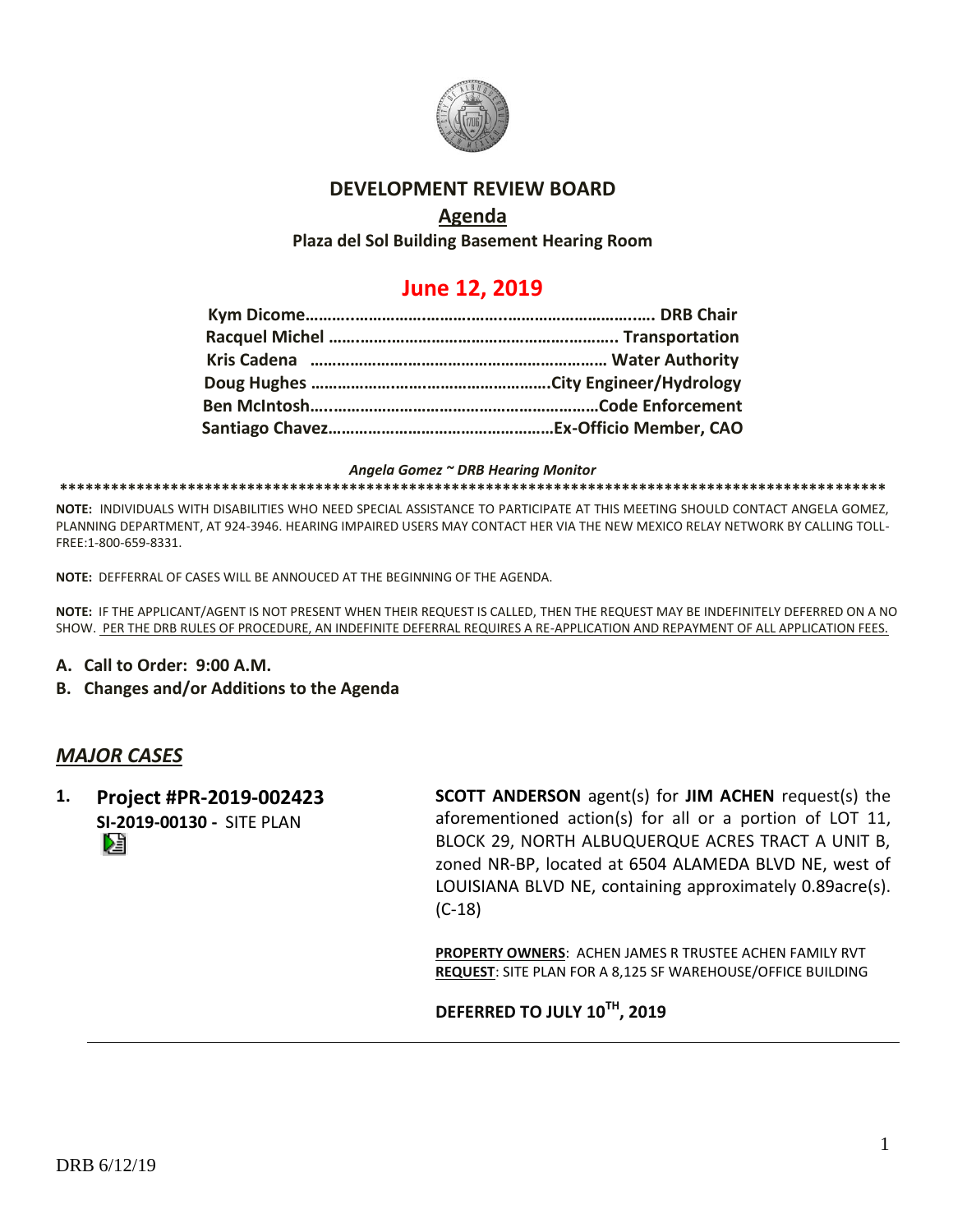**CONSENSUS PLANNING, INC.** agent(s) for **SP 2**. **Project #PR-2019-001560 ALBUQUERQUE, LLC** request(s) the aforementioned **(1007412)** action(s) for all or a portion of TRACTS B-2 REPLAT OF **SI-2019-00140** – EPC SITE PLAN SIGN OFF TRACT B YORBA LINDA SUBDIVISION and PORTION OF DÊ TRACT A, HOFFMANTOWN BAPTIST CHURCH SITE**,** zoned MX-L, located on HARPER ROAD NE between VENTURA STREET NE and WYOMING BLVD NE, containing approximately 14.2 acre(s). (E-20)*[Deferred from 6/5/19]*

> **PROPERTY OWNERS**: HOFFMANTOWN BAPTIST CHURCH **REQUEST**: EPC SITE PLAN SIGN-OFF FOR SENIOR LIVING FACILITY

**IN THE MATTER OF THE AFOREMENTIONED APPLICATION, BEING IN COMPLIANCE WITH ALL APPLICABLE REQUIRE-MENTS OF THE DPM AND THE IDO, THE DRB HAS**  *APPROVED* **THE SITE PLAN. FINAL SIGN-OFF IS DELEGATED TO: WATER AUTHORITY AND TO PLANNING.** 

**3. Project #PR-2018-001759 SD-2018-00129 –**PRELIMINARY PLAT **VA-2018-00234 –** DESIGN WAIVER **VA-2019-00025** - SIDEWALK WAIVER **VA-2019-00026** –TEMP DEFERRAL OF S/W **CONSTRUCTION VA-2019-00027** - DESIGN WAIVER Dà

**BOHANNAN HUSTON INC.** agent(s) for **WESTERN ALBUQUERQUE LAND HOLDINGS C/O GARRETT REAL ESTATE DEV.** request(s) the aforementioned action(s) for all or a portion of TRACT P WATERSHED SUBDIVISION, zoned PC, located on ARROYO VISTA BLVD NW near 118<sup>th</sup>/HIGH MESA, containing approximately 88.68 acre(s). (H-07, J-08, J-07) *[Deferred from 1/23/19, 2/13/19, 4/3/19, 4/10/19, 4/24/19, 5/8/19, 5/22/19, 6/5/19]*

**PROPERTY OWNERS**:WESTERN ALBQ LAND HOLDINGS c/o GARRETT DEV CORP **REQUEST**: SUBDIVIDE INTO 327 RESIDENTIAL LOTS + 46 TRACTS AND DESIGN VARIANCES TO DPM AND WAIVER/ DEFERRAL OF S/WS

**IN THE MATTER OF THE AFOREMENTIONED APPLICATION, BEING IN COMPLIANCE WITH ALL APPLICABLE REQUIREMENTS OF THE DPM AND THE IDO, THE DRB HAS**  *APPROVED* **THE PRELIMINARY PLAT, DESIGN WAIVERS, SIDEWALK WAIVER, AND THE TEMPORARY DEFERRAL OF SIDEWALK CONSTRUCTION**

## *MINOR CASES*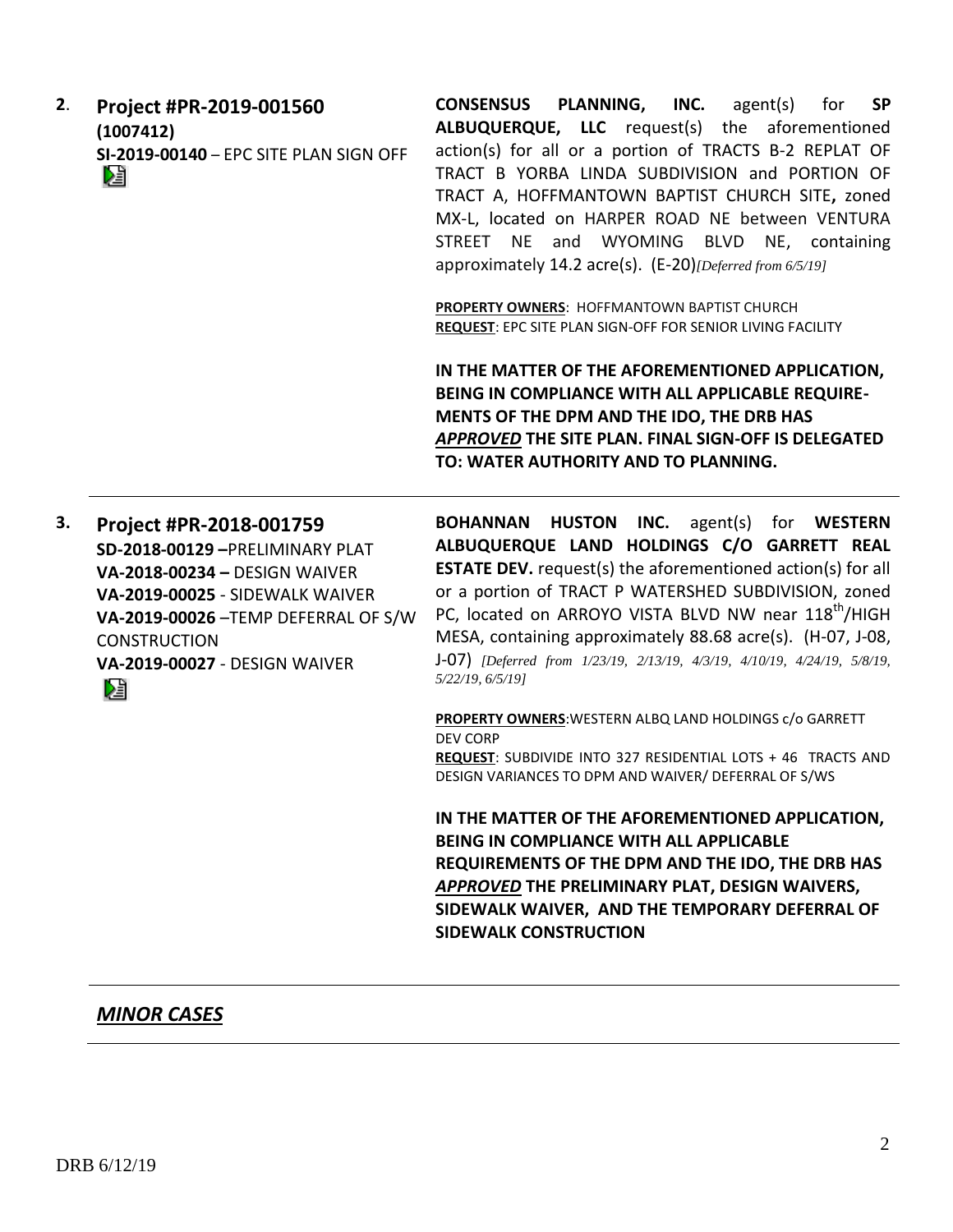**4. Project #PR-2019-002050 SD-2019-00113** – PRELIMINARY/FINAL PLAT<sup>D</sup>

**WAYJOHN SURVEYING INC.** agent(s) for **SUSAN FISHER** request(s) the aforementioned action(s) for all or a portion of LOTS 9-11, BLOCK 22, SUBDIVISION TERRACE ADDN**,**  zoned MX-M, located at 543 CEDAR ST SE north of HAZELDINE AVE SE and east of MULBERRY ST SE, containing approximately 0.4553 acre(s). (K-15)

**PROPERTY OWNERS**: BITZER J BARRY & FISHER SUSAN **REQUEST**: CONSOLIDATE 3 LOTS INTO 1 LOT

**IN THE MATTER OF THE AFOREMENTIONED APPLICATION, BEING IN COMPLIANCE WITH ALL APPLICABLE REQUIREMENTS OF THE DPM AND THE IDO, THE DRB HAS**  *APPROVED* **THE PRELIMINARY/FINAL PLAT. FINAL SIGN OFF IS DELEGATED TO: PLANNING.**

**5. Project #PR-2018-001842 SD-2019-00102 -** VACATION OF PUBLIC EASEMENT **SD-2019-00100** – PRELIMINARY/FINAL PLAT Dà

**THE GROUP** agent(s) for **CLEARBROOK INVESTMENTS, INC.** request(s) the aforementioned action(s) for all or a portion of TRACT 4 CORRECTED PLAT FOR TRACTS 1,2,3 & 4 LANDS OF HIS ACQUISITION NO. 120**,** zoned NR-LM, located on HORIZON BLVD NE between ALAMEDA BLVD NE and BALLOON MUSEUM DR. NE, containing approximately 5.9432 acre(s). (C-17)

**PROPERTY OWNERS**: US BANK TRUSTEE COMMERICAL MORTGAGE CERTIFICATES SERIES 2006-PWR14 **REQUEST**: VACATION OF PUBLIC EASEMENT, REPLAT 1 TRACT INTO 2 AND GRANT EASEMENTS

**DEFERRED TO JUNE 19TH, 2019**